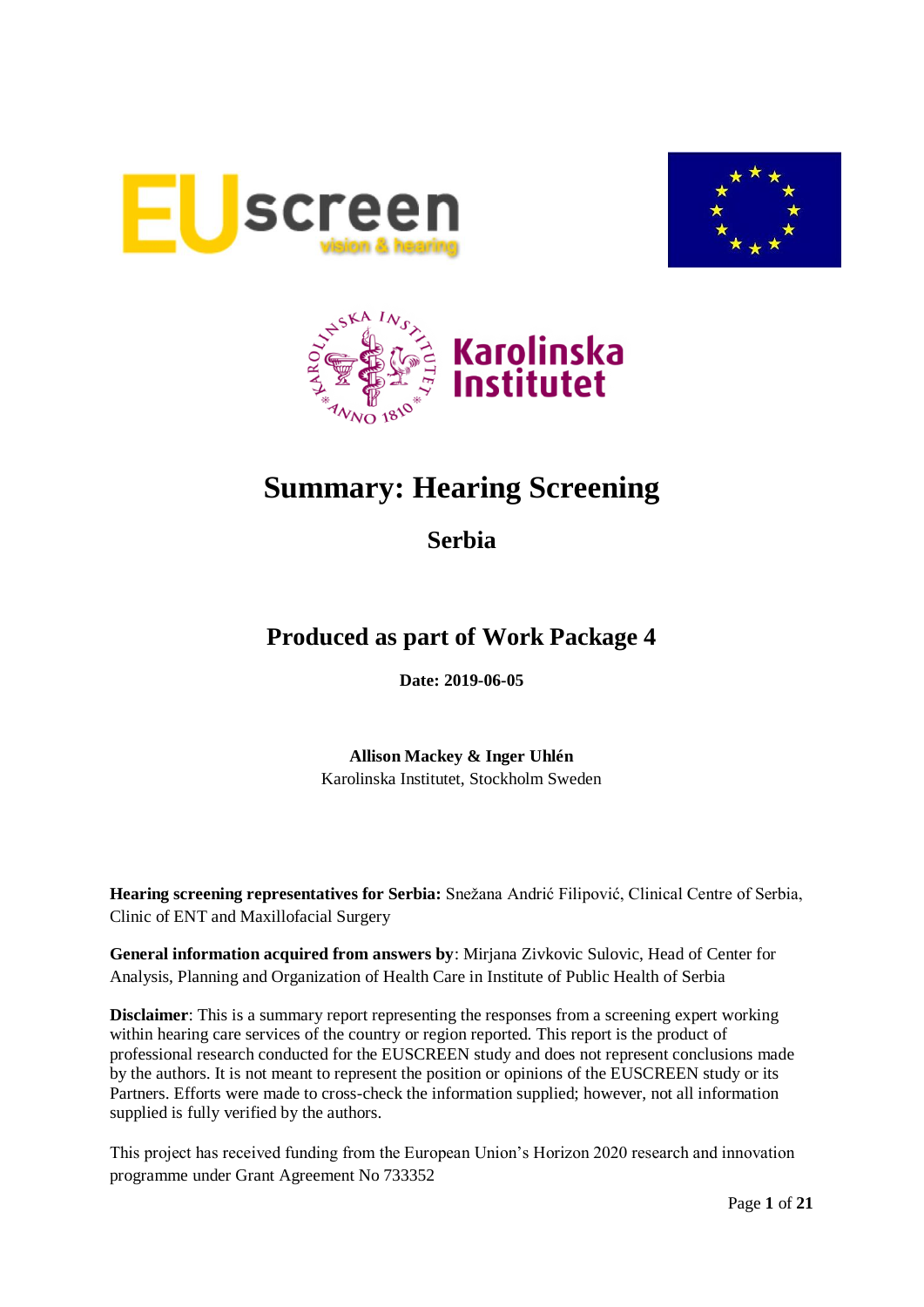

# **Table of Contents**

| 1.   |  |
|------|--|
| 2.   |  |
| 3.   |  |
| 3.1. |  |
| 3.2. |  |
| 3.3. |  |
| 4.   |  |
| 5.   |  |
| 5.1. |  |
| 5.2. |  |
| 5.3. |  |
| 5.4. |  |
| 6.   |  |
| 6.1. |  |
| 6.2. |  |
| 6.3. |  |
| 7.   |  |
| 7.1. |  |
| 7.2. |  |
| 7.3. |  |
| 8.   |  |
| 8.1. |  |
| 8.2. |  |
| 8.3. |  |
| 8.4. |  |
| 8.5. |  |
| 8.6. |  |
| 9.   |  |
| 9.1. |  |
| 9.2. |  |
| 9.3. |  |
| 9.4. |  |
|      |  |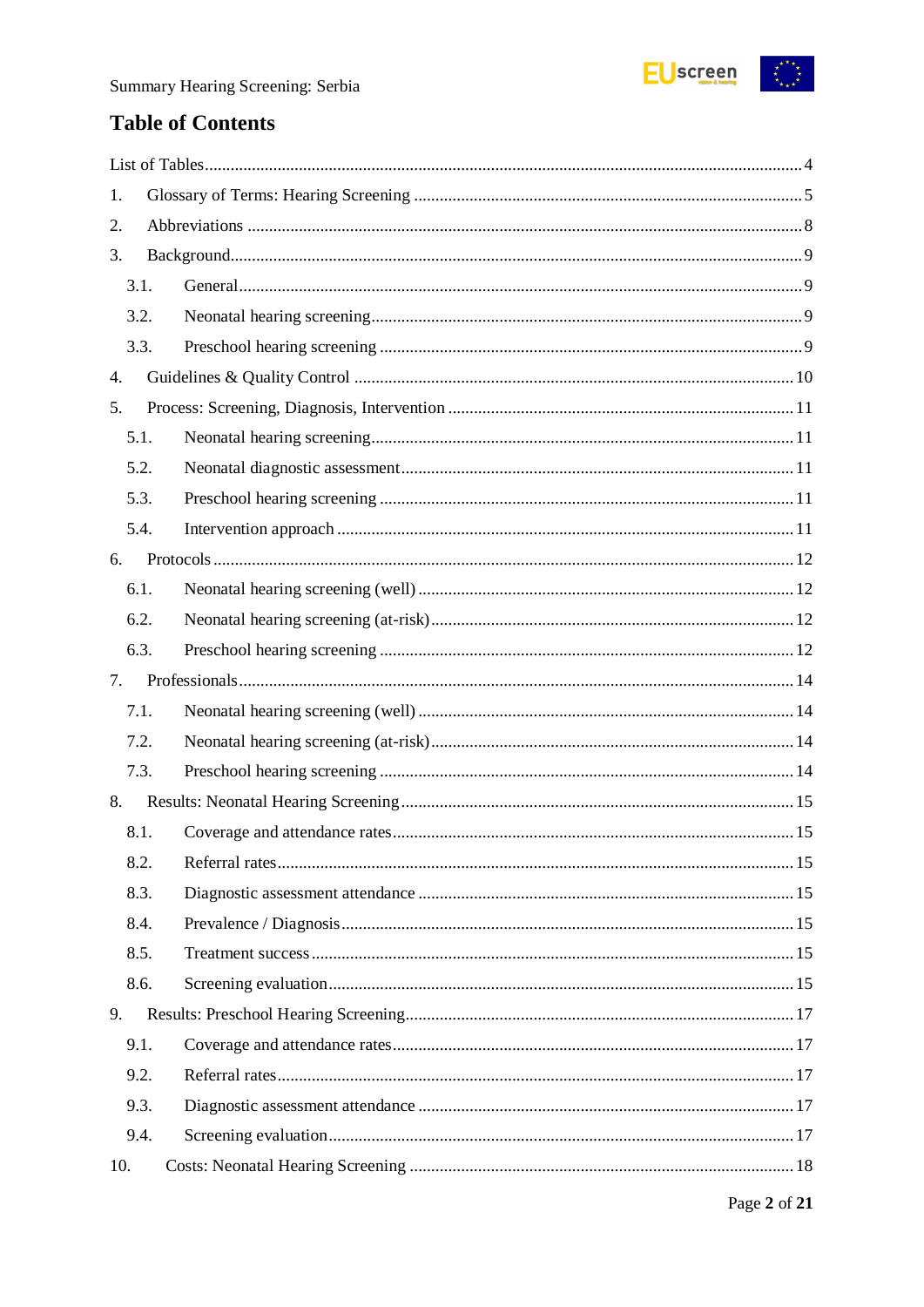

| 10.2. |  |
|-------|--|
| 10.3. |  |
| 10.4. |  |
| 10.5. |  |
| 10.6. |  |
| 11.   |  |
| 11.1. |  |
|       |  |
| 11.3. |  |
| 12.   |  |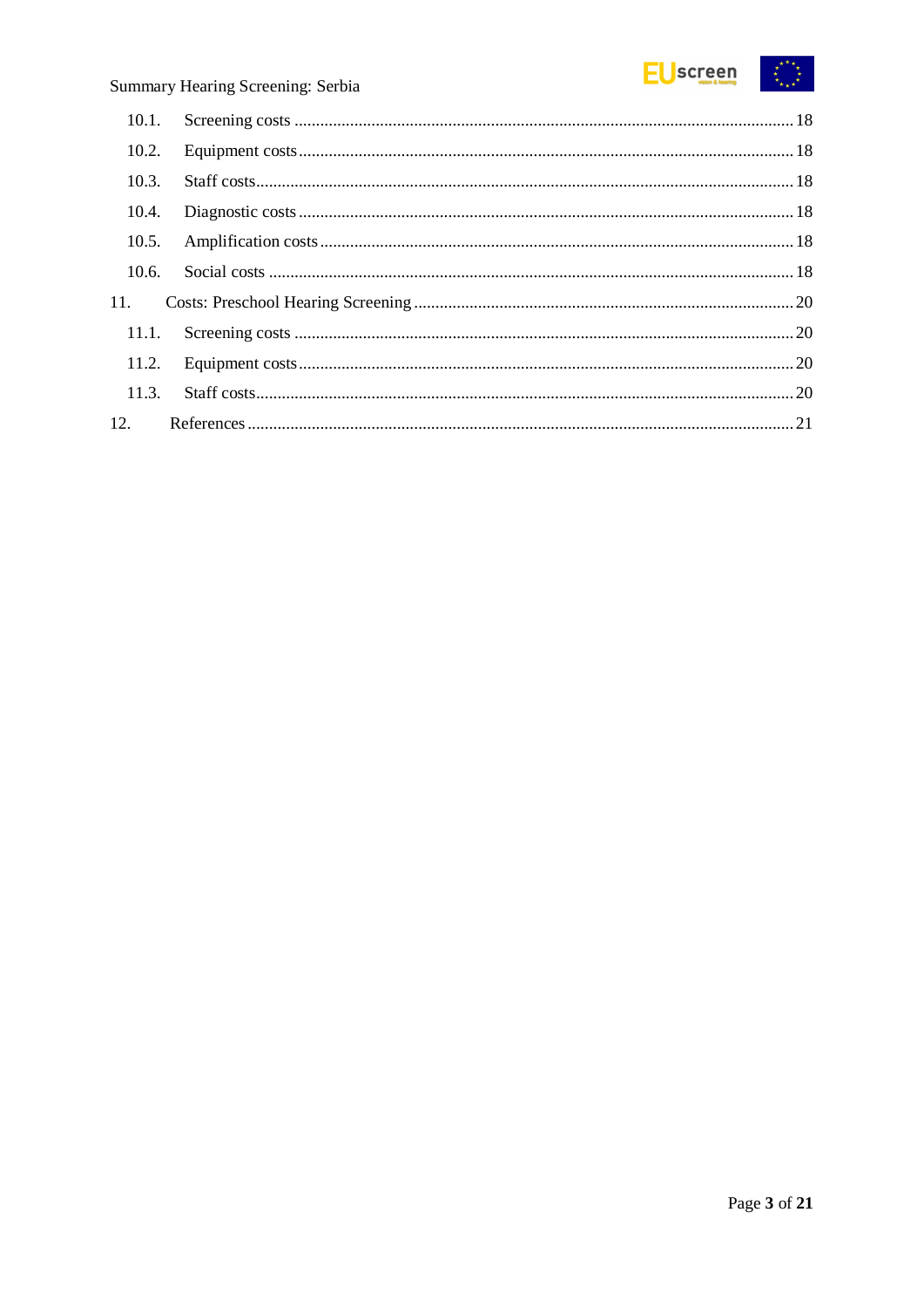

# <span id="page-3-0"></span>**List of Tables**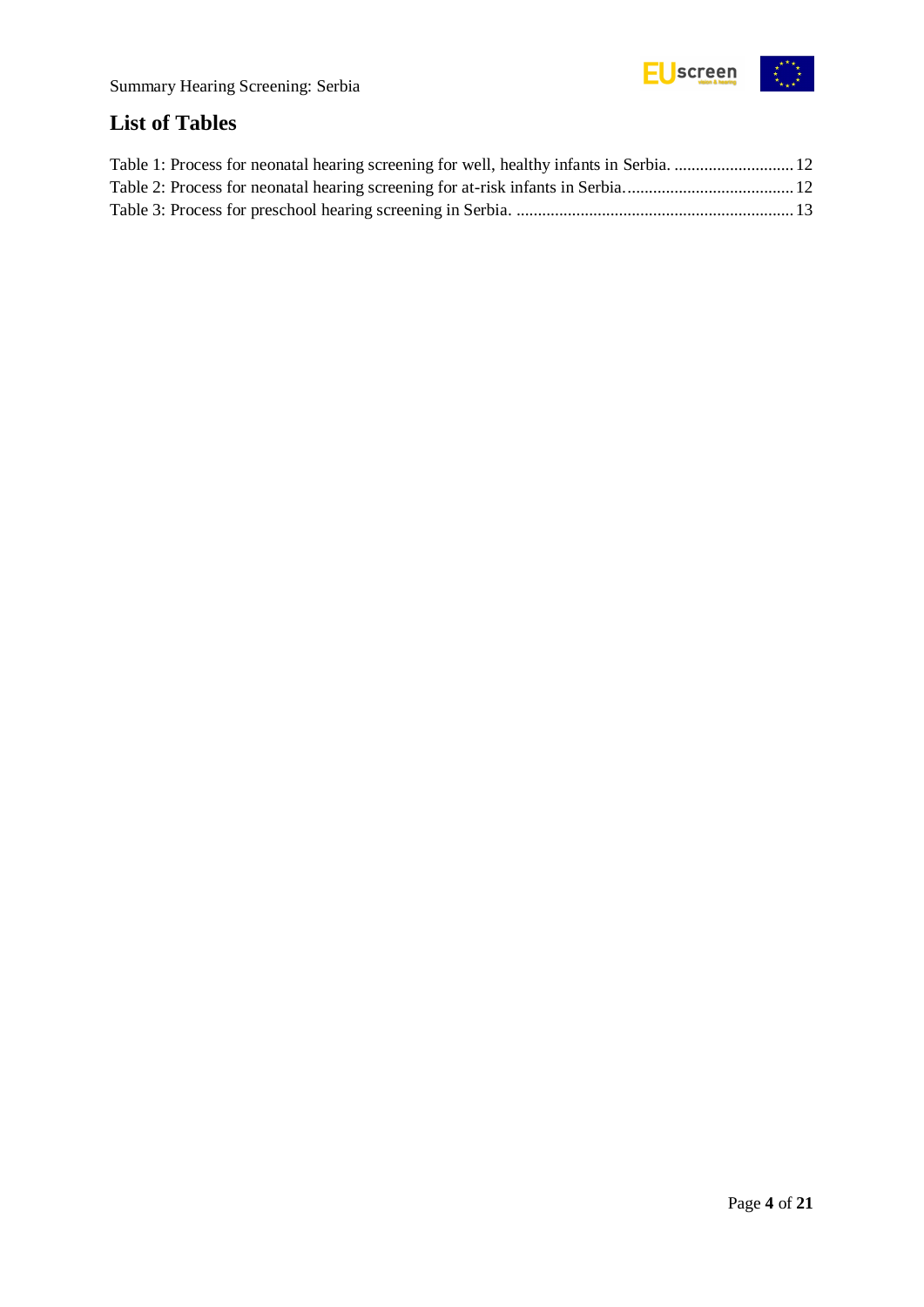$\frac{1}{2}$ 

# <span id="page-4-0"></span>**1. Glossary of Terms: Hearing Screening**

| <b>Abnormal test result</b>                     | A test result where a normal "pass" response could not be detected under<br>good conditions. The result on screening equipment may indicate "no<br>response," "fail," or "refer."                                                                                                                                                                                                                                                                                                                                                                                                                                                                                                                                                                                |  |  |  |  |
|-------------------------------------------------|------------------------------------------------------------------------------------------------------------------------------------------------------------------------------------------------------------------------------------------------------------------------------------------------------------------------------------------------------------------------------------------------------------------------------------------------------------------------------------------------------------------------------------------------------------------------------------------------------------------------------------------------------------------------------------------------------------------------------------------------------------------|--|--|--|--|
| <b>Attendance rate</b>                          | The proportion of all those invited for screening that are tested and receive<br>a result,<br>Invited for screening includes all those that are offered the<br>screening test.<br>Tested and receive a result could be a "pass" or "fail".<br>Attendance rate provides information on the willingness of families to<br>participate in screening.                                                                                                                                                                                                                                                                                                                                                                                                                |  |  |  |  |
| <b>Attendance rate in</b><br>first year of life | See definition of Attendance rate.<br>The calculation cut-off is after <u>one year of life</u> .                                                                                                                                                                                                                                                                                                                                                                                                                                                                                                                                                                                                                                                                 |  |  |  |  |
| <b>Compliance with</b>                          | The percentage of those who are referred from screening to a diagnostic<br>assessment that actually attend the first diagnostic assessment.                                                                                                                                                                                                                                                                                                                                                                                                                                                                                                                                                                                                                      |  |  |  |  |
| referral (percentage)                           | Percentage of compliance provides information on the willingness of<br>families to attend the diagnostic assessment after referral from screening.                                                                                                                                                                                                                                                                                                                                                                                                                                                                                                                                                                                                               |  |  |  |  |
| <b>Coverage</b>                                 | The proportion of those eligible for screening that are tested and receive a<br>result within a specific time.<br>Eligible for screening includes those within the population that are<br>covered under the screening or health care program.<br>Tested and receive a result could be a "pass" or "refer to<br>diagnostic assessment".<br>Specific time can be defined, such as 1 month after birth, 3 months<br>after birth, etc.<br>Coverage provides information on the overall effectiveness and timeliness<br>of a complete screening programme.<br>Factors such as being offered screening, willingness to participate, missed<br>screening, ability to complete the screen, and ability to document the<br>screening results will influence the coverage. |  |  |  |  |
| Coverage in first<br>year of life               | See definition of Coverage.<br>The specific time is pre-defined as within the first year of life.<br>In other words, the coverage is the proportion of those eligible for<br>screening that complete the screening sequence to a final result within the<br>first year of life.                                                                                                                                                                                                                                                                                                                                                                                                                                                                                  |  |  |  |  |
| <b>False negatives</b>                          | The percentage of infants/children with a hearing loss (defined by the<br>target condition) that receive a result of "pass" during screening.                                                                                                                                                                                                                                                                                                                                                                                                                                                                                                                                                                                                                    |  |  |  |  |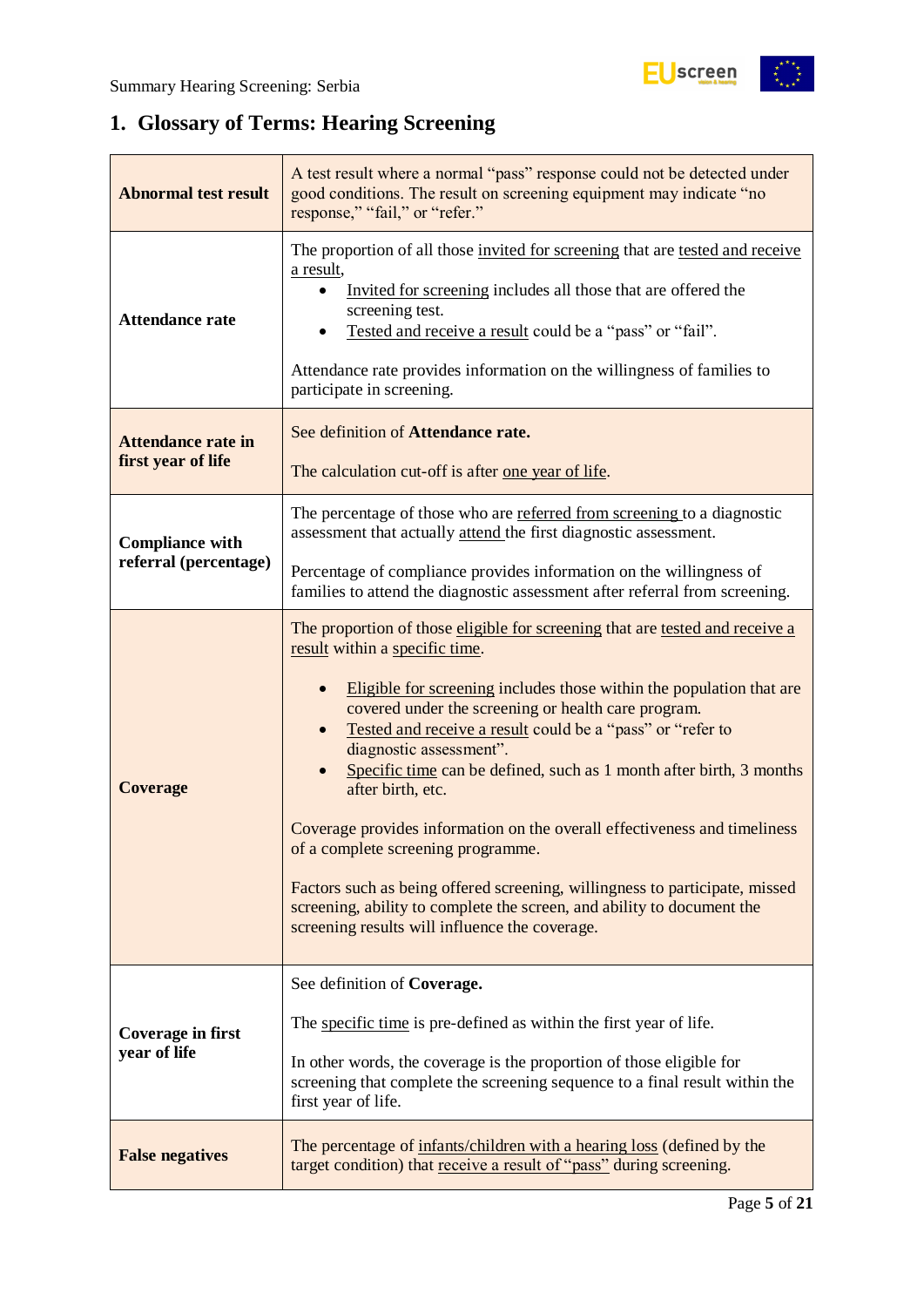

|                                             | Example: If 100 infants with hearing loss are screened, and 1 infant passes<br>the screening, the percentage of false negatives is 1%.                                                                 |  |  |  |  |
|---------------------------------------------|--------------------------------------------------------------------------------------------------------------------------------------------------------------------------------------------------------|--|--|--|--|
|                                             | The percentage of infants/children with normal hearing that receive a<br>result of "fail" from the final screening test.                                                                               |  |  |  |  |
| <b>False positives</b>                      | Example: If 100 infants with normal hearing are screened, and 3 infants<br>fail the screening and are referred for diagnostic assessment, the<br>percentage of false positives is 3%.                  |  |  |  |  |
| <b>Guidelines</b>                           | Recommendations or instructions provided by an authoritative body on the<br>practice of screening in the country or region.                                                                            |  |  |  |  |
| <b>Hearing screening</b><br>professional    | A person qualified to perform hearing screening, according to the practice<br>in your country or region.                                                                                               |  |  |  |  |
| <b>Inconclusive test</b><br>result          | A test result where a normal "pass" response could not be detected due to<br>poor test conditions.                                                                                                     |  |  |  |  |
| <b>Invited for screening</b>                | Offered screening.                                                                                                                                                                                     |  |  |  |  |
| <b>Outcome of hearing</b><br>screening      | An indication of the effectiveness or performance of screening, such as a<br>measurement of coverage rate, referral rate, number of infants detected,<br>etc.                                          |  |  |  |  |
| <b>Permanent hearing</b>                    | A hearing impairment that is <i>not</i> due to a temporary or transient condition<br>such as middle ear fluid.                                                                                         |  |  |  |  |
| loss                                        | Permanent hearing loss can be either sensorineural or permanent<br>conductive.                                                                                                                         |  |  |  |  |
| <b>Positive predictive</b>                  | The percentage of infants/children referred from screening who have a<br>confirmed hearing loss, as described by your protocol or guideline and<br>indicated in the Target Condition (see definition). |  |  |  |  |
| value                                       | For example, if 100 babies are referred from screening for diagnostic<br>assessment and 90 have normal hearing while 10 have a confirmed hearing<br>loss, the positive predictive value would be 10%.  |  |  |  |  |
| <b>Preschool or</b><br>(pre)school children | All children between 3-6 years of age.                                                                                                                                                                 |  |  |  |  |
| <b>Preschool or</b>                         | Screening that takes place during the time children are between 3-6 years<br>of age.                                                                                                                   |  |  |  |  |
| (pre)school screening                       | This refers to <i>any</i> hearing screening during this age. The location of the<br>screening is irrelevant to the definition.                                                                         |  |  |  |  |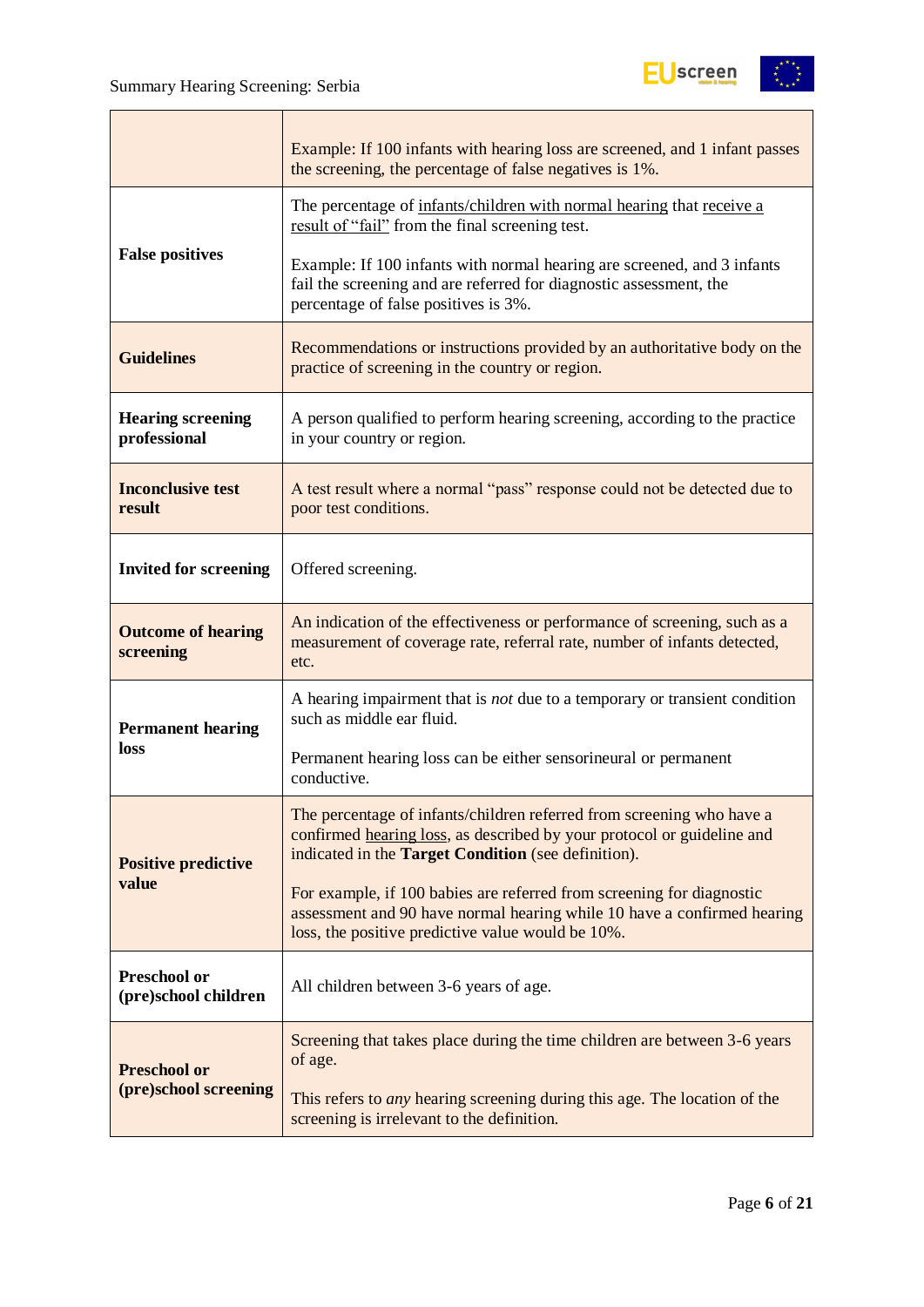

| <b>Prevalence</b>           | The number or percentage of individuals with a specific disease or<br>condition. Prevalence can either be expressed as a percentage, proportion,<br>or as the value per 1000 individuals within the same demographic.                                                                                                                                                                                                              |  |  |  |  |
|-----------------------------|------------------------------------------------------------------------------------------------------------------------------------------------------------------------------------------------------------------------------------------------------------------------------------------------------------------------------------------------------------------------------------------------------------------------------------|--|--|--|--|
| <b>Programme</b>            | An organized system for screening, which could be based nationally,<br>regionally or locally.                                                                                                                                                                                                                                                                                                                                      |  |  |  |  |
| <b>Protocol</b>             | Documented procedure or sequence for screening, which could include<br>which tests are performed, when tests are performed, procedures for<br>passing and referring, and so forth.                                                                                                                                                                                                                                                 |  |  |  |  |
| <b>Quality assurance</b>    | A method for checking and ensuring that screening is functioning<br>adequately and meeting set goals and benchmarks.                                                                                                                                                                                                                                                                                                               |  |  |  |  |
| Referral criteria           | A pre-determined cut-off boundary for when an infant/child should be re-<br>tested or seen for a diagnostic assessment.                                                                                                                                                                                                                                                                                                            |  |  |  |  |
|                             | For example, referral criteria may be "no response" at 35 dB nHL.                                                                                                                                                                                                                                                                                                                                                                  |  |  |  |  |
| <b>Risk babies / Babies</b> | All infants that are considered to be at-risk or have risk-factors for hearing<br>loss according to the screening programme.                                                                                                                                                                                                                                                                                                       |  |  |  |  |
| at-risk                     | Two common risk factors are admission to the neonatal-intensive care unit<br>(NICU) or born prematurely. However, other risk factors for hearing loss<br>may also be indicated in the screening programme.                                                                                                                                                                                                                         |  |  |  |  |
|                             | The percentage of infants/children with hearing loss that are identified via<br>the screening program.                                                                                                                                                                                                                                                                                                                             |  |  |  |  |
| <b>Sensitivity</b>          | For example, if 100 babies with hearing loss are tested, and 98 of these<br>babies are referred for diagnostic assessment while 2 pass the screening,<br>the sensitivity is 98%.                                                                                                                                                                                                                                                   |  |  |  |  |
|                             | The percentage of infants/children with normal hearing that pass the<br>screening.                                                                                                                                                                                                                                                                                                                                                 |  |  |  |  |
| <b>Specificity</b>          | For example, if 100 babies with normal hearing are tested, and 10 of these<br>babies are referred for diagnostic assessment and 90 pass the screening, the<br>specificity is 90%.                                                                                                                                                                                                                                                  |  |  |  |  |
| <b>Target condition</b>     | The hearing loss condition you are aiming to detect via your screening<br>programme. This includes:<br>The laterality of the condition, whether the program aims to detect<br>$\bullet$<br>both unilateral and bilateral hearing loss or just bilateral hearing<br>loss.<br>The severity of the condition, whether the program aims to detect<br>hearing loss $\geq$ 30 dB HL, $\geq$ 35 dB HL, $\geq$ 40 dB HL or $\geq$ 45 dB HL |  |  |  |  |
| <b>Well, healthy babies</b> | Infants who are <i>not</i> admitted into the NICU or born prematurely.<br>Well, healthy babies may or may not have additional risk factors for<br>hearing loss, according to the procedures indicated in the specific<br>screening programme.                                                                                                                                                                                      |  |  |  |  |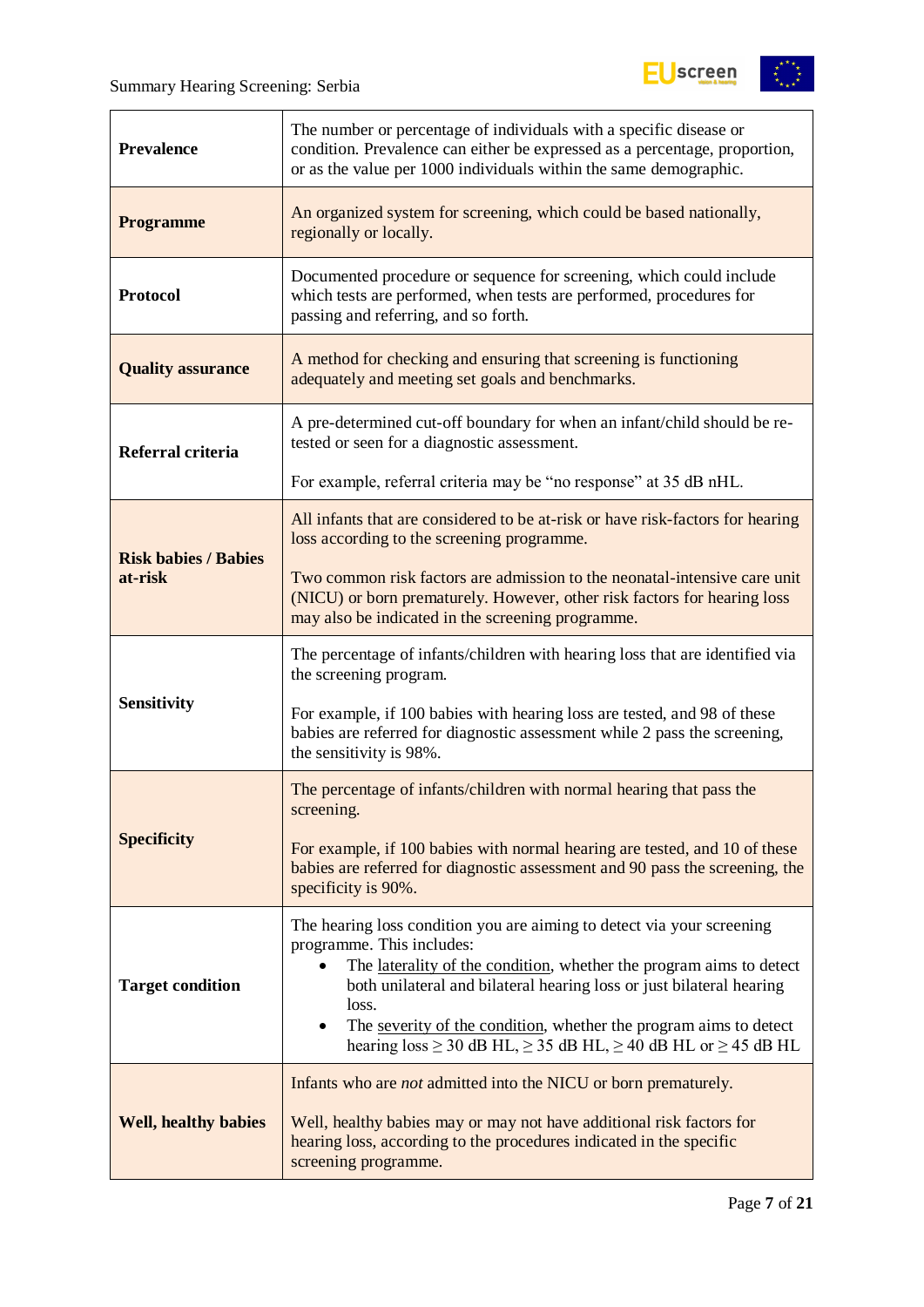### <span id="page-7-0"></span>**2. Abbreviations**

- ABR auditory brainstem response
- aABR automatic auditory brainstem response
- ANSD auditory neuropathy spectrum disorder
- ASSR auditory steady-state response
- CI cochlear implant
- CMV cytomegalovirus
- dB HL decibel hearing level
- dB nHL decibel normalized hearing level
- dB SNR decibel signal-to-noise ratio
- DPOAE distortion product otoacoustic emissions
- HA hearing aid
- NICU neonatal intensive care unit
- OAE otoacoustic emissions
- TEOAE transient-evoked otoacoustic emissions

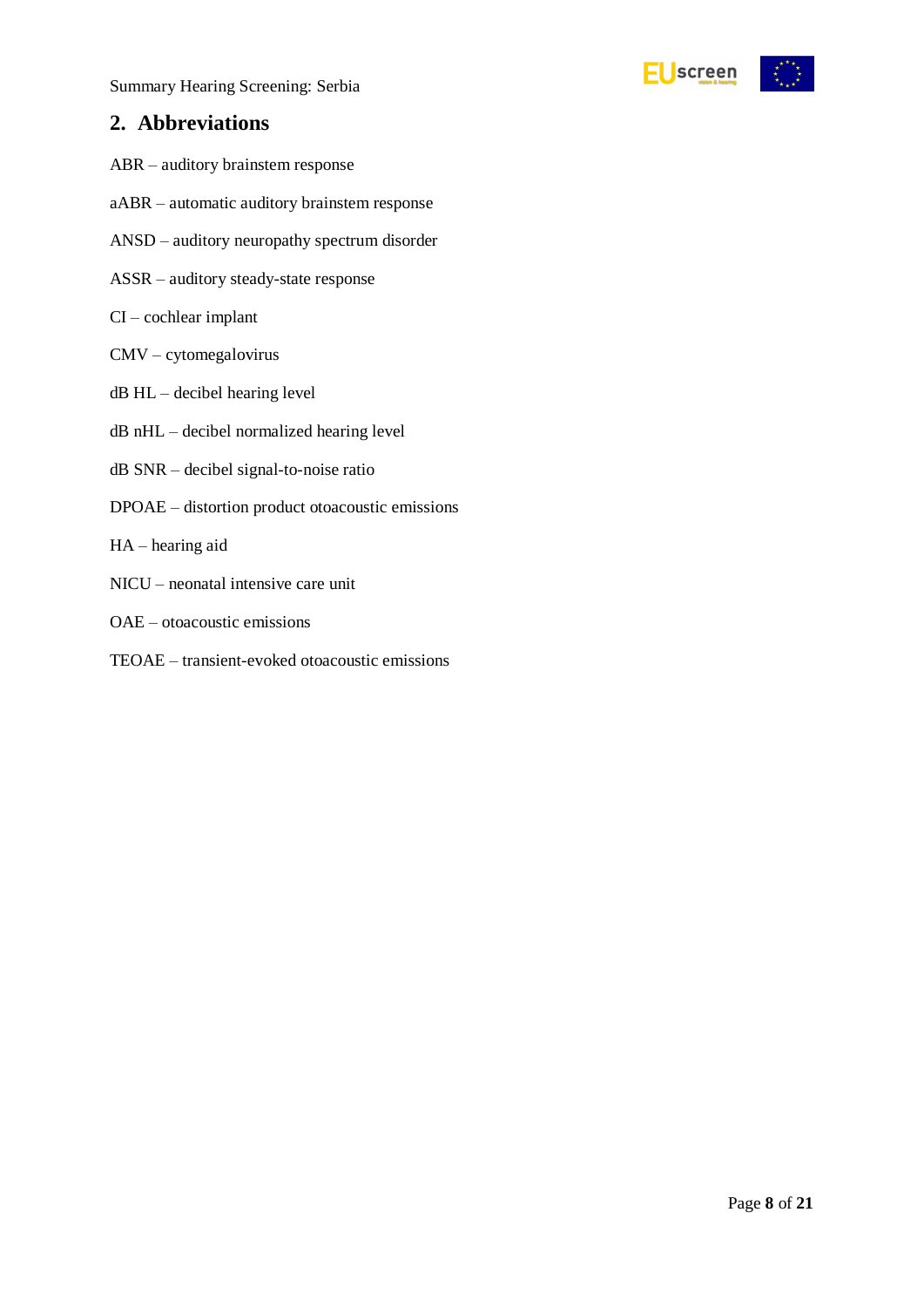

### <span id="page-8-0"></span>**3. Background**

In Serbia, hearing screening is performed regionally and organized by hospitals (locally). The following report contains information with regards to childhood hearing screening in the entire country of Serbia with information specific to the area of Belgrade.

#### <span id="page-8-1"></span>**3.1. General**

Serbia has a total area of 88 361 km<sup>2</sup> with a population of 7 095 383 million in 2015 (Statistical Office of the Republic of Serbia, 2016).

In Serbia, all births are registered in the maternity ward by the community office, which then delivers data to the Statistical Office and the Institute of Public Health. The number of live births in Serbia in 2016 was 64587 (Statistical Office of the Republic of Serbia, 2018)

The World Bank income classification categorizes Serbia as an upper middle-income country (The World Bank, 2018). The gross domestic product (GDP) in 2016 was 640 558 RSD or €5412 per capita in Serbia (Statistical Office of the Republic of Serbia, 2018)

From the World Health Organization (WHO) Global Health Expenditure Database, health expenditure for Serbia in 2015 was 419 USD or €366 per capita (World Health Organization (WHO), 2018).

An infant mortality rate of 5.3 per 1000 is reported for Serbia (United Nations Statistics Division, 2016), with a higher mortality rate reported in urban areas (5.7 per 1000) compared to rural areas (4.4 per 1000; United Nations Statistics Division, 2016).

#### <span id="page-8-2"></span>**3.2. Neonatal hearing screening**

In Serbia, the status of neonatal hearing screening is changing quickly. Currently, all maternity hospitals have the tools and capacity to implement a universal neonatal hearing screening programme, and organization is underway. However, screening may not yet be performed on all infants in the country. In Belgrade, all babies have access to hearing screening, though screening is not obligatory for parents. The year in which the universal program for well and at-risk babies was first implemented is not specified; however, an article was published in 2010 with the goal of establishing a neonatal hearing screening programme. It is roughly estimated that the screening for at-risk/ NICU infants began in 2012. Since 2017, all maternity hospitals in Serbia are equipped with screening devices, and national implementation is currently in progress.

Neonatal hearing screening is not embedded in the Preventive Child Health Care screening system. Screening for well and at-risk infants is funded by charity, company, council and the state.

National guidelines or a national screening protocol are not yet available in Serbia.

#### <span id="page-8-3"></span>**3.3. Preschool hearing screening**

Preschool hearing screening is conducted universally in Serbia as part of the routine check-up prior to school entry. It is embedded in the Preventive Child Health Care screening system and is funded by the state. The exact date of when preschool hearing screening began is not known; however, it was prior to 1984.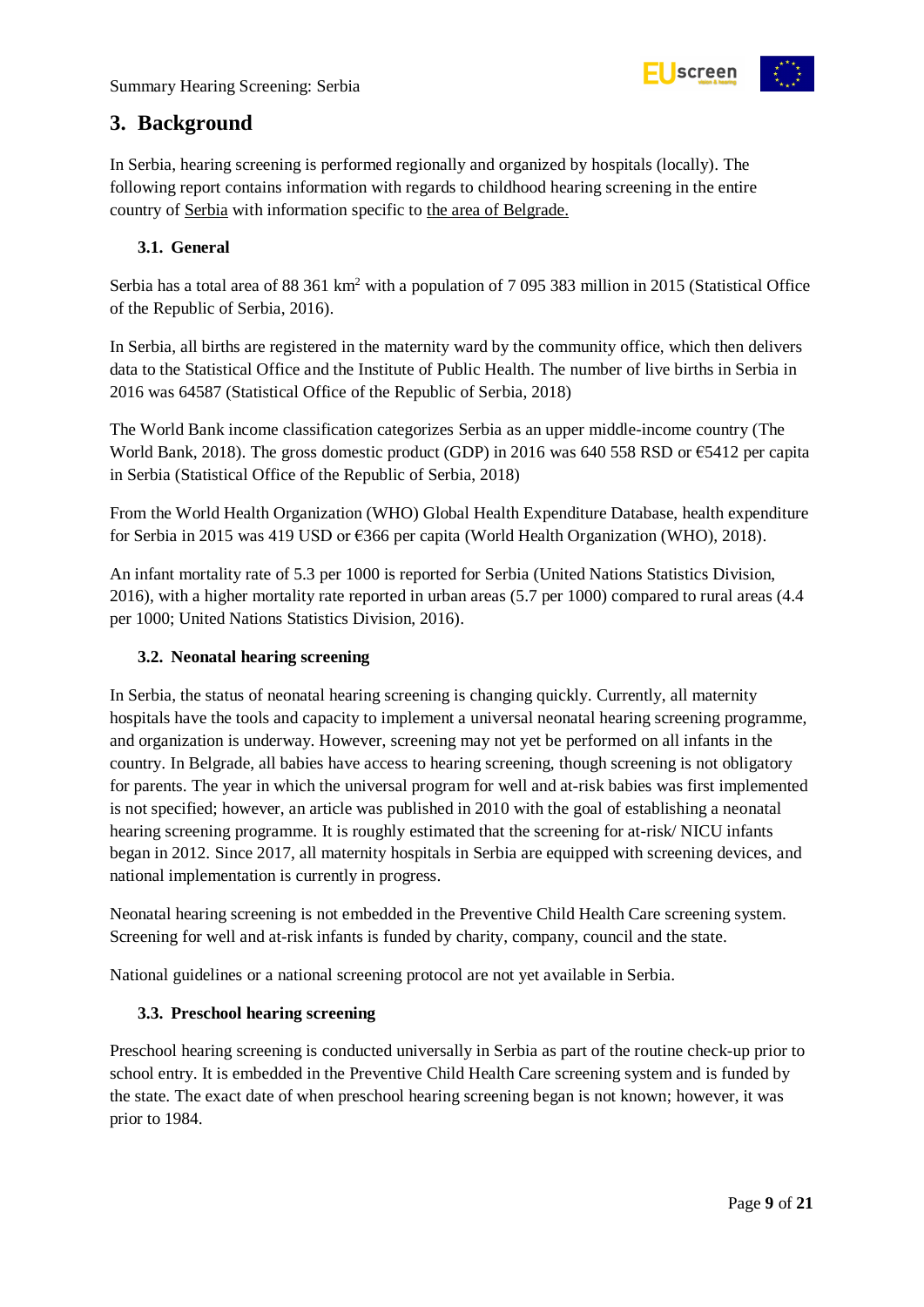

# <span id="page-9-0"></span>**4. Guidelines & Quality Control**

National guidelines for hearing screening do not exist in Serbia.

A special board of ENT and speech-language pathologist professionals are selected by the Ministry of Health to develop the content of the hearing screening programme. In 2017, screening devices were provided to all maternity hospitals in Serbia, and staff education and training were organized. This organization for implementation was funded by the state/government.

Quality assurance of hearing screening programs is not imposed by the government. Information is collected locally by regional hospitals; however, the government does not yet collect screening data or publish annual reports.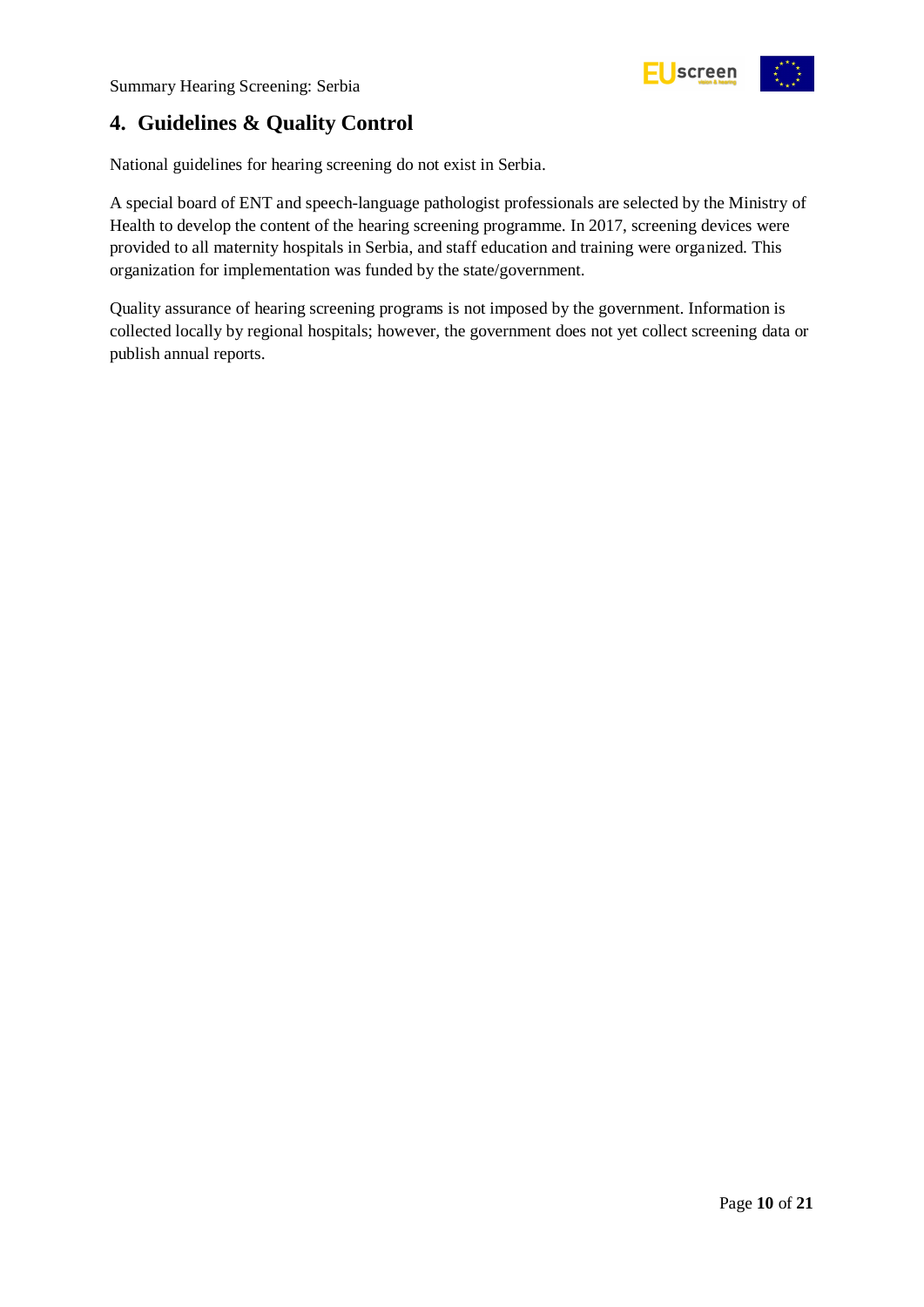

# <span id="page-10-0"></span>**5. Process: Screening, Diagnosis, Intervention**

#### <span id="page-10-1"></span>**5.1. Neonatal hearing screening**

Well-babies and at-risk babies are screened in the hospital or private clinic. In 2014, 98.3% of births took place in a maternity hospital (Statistical Office of the Republic of Serbia and UNICEF, 2014), where the average length of stay after delivery is estimated to be 3.98 days. It is roughly estimated that home deliveries account for 1.3% of births. Parents/caregivers of well and at-risk babies are invited to participate in neonatal hearing screening via a letter.

Neonatal hearing screening for well babies should be completed before 3 months of age. For at-risk babies, screening should be completed by 3 to 6 months of age (corrected), depending on the health and developmental status of the child.

At-risk infants are defined as those with a positive family history of hearing loss, admission to the NICU for more than 5 days, use of mechanical ventilation, prematurity, use of ototoxic medications, or with meningitis.

Data on the prevalence of CMV is not available in Serbia. The prevalence of meningitis was 137 cases (total) in 2015.

The target condition for screening for well- and at-risk babies is a unilateral or bilateral hearing loss of 30 dB HL or worse.

#### <span id="page-10-2"></span>**5.2. Neonatal diagnostic assessment**

The diagnostic assessment after neonatal hearing screening referral is described in the article by Babac, Đerić, & Ivanković (2007) as including OAEs, tympanometry and click-ABR. The diagnostic assessment should be completed by 3-6 months of age for well infants, and after 6 months of age for at-risk infants, depending on the general health and developmental status of the child. The diagnostic assessment may be scheduled after 6 months of age if delayed neurological maturation may be suspected.

#### <span id="page-10-3"></span>**5.3. Preschool hearing screening**

Preschool hearing screening is performed at primary or secondary health care centres, depending on the availability of pure-tone audiometers. Children and parents are invited to participate via a letter. Testing is performed by a trained audiologist.

The target condition for preschool hearing screening is a unilateral or bilateral hearing loss of 25 dB or worse.

#### <span id="page-10-4"></span>**5.4. Intervention approach**

In Serbia, treatment options available include grommets, hearing aids, bone conductive devices, and cochlear implants. Infants are fitted with hearing aids and cochlear implants from 6 months of age or older.

The fitting criteria in Serbia for a hearing aid is bilateral hearing loss of at least 30 dB HL in the better ear or a unilateral hearing loss of at least 40 dB HL.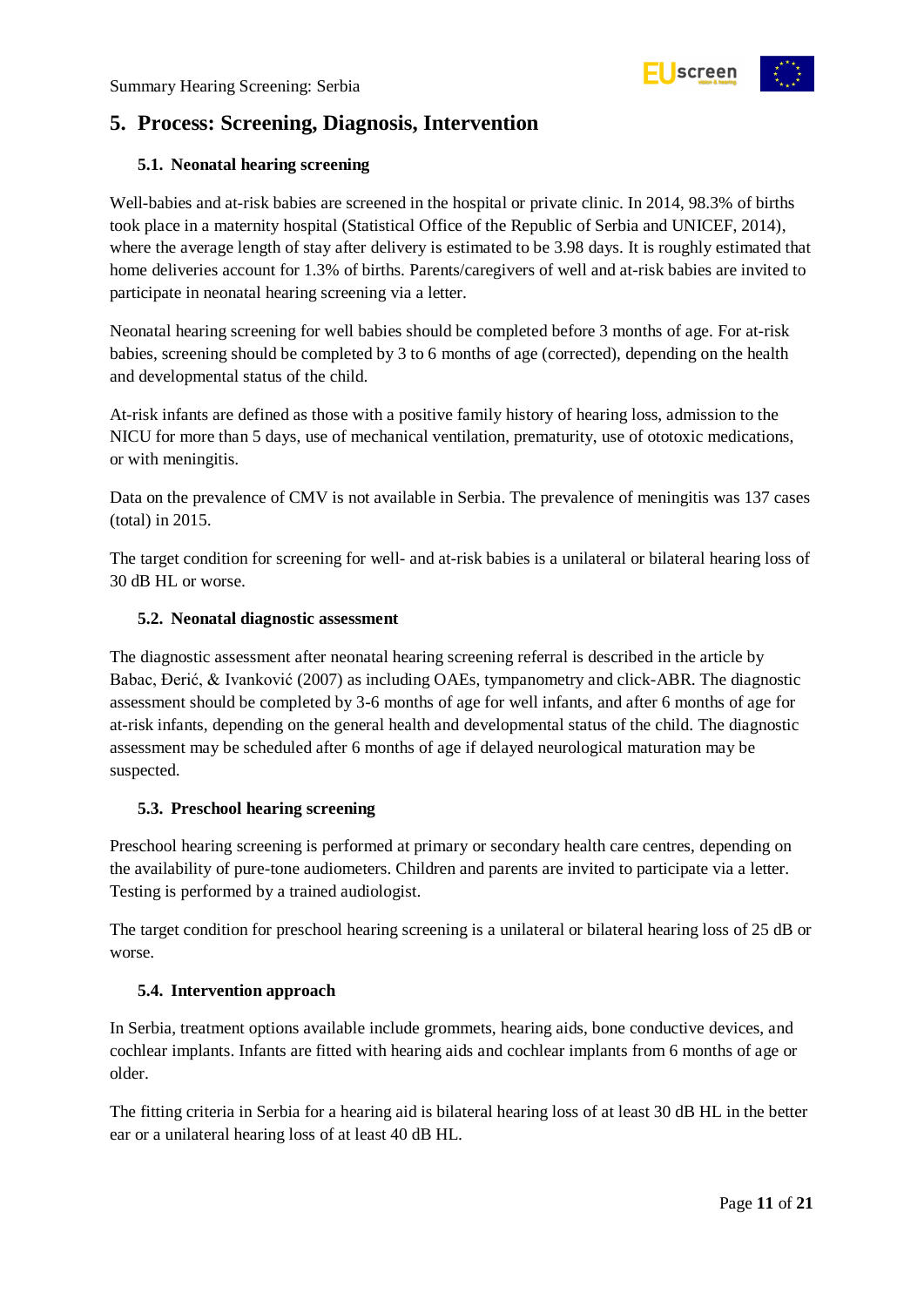

### <span id="page-11-0"></span>**6. Protocols**

Hearing screening protocols are described for neonatal hearing screening (well and at-risk) as well as for preschool hearing screening when applicable.

- The Test performed is the screening technique used
- The Age of the child is indicated in hours, days, months or years
- Referral criteria may be the lack of an OAE response at specified frequencies, a responsewaveform repeatability constant, the absence of an aABR response at a specified intensity, or an absent behavioural response at a specified intensity. Referral criteria may be defined within a protocol or limited based on the device used.
- The Device is the screening device used.
- Unilateral Referrals indicates whether children are referred if only one ear fails screening.
- The Location is where the screening takes place

#### <span id="page-11-1"></span>**6.1. Neonatal hearing screening (well)**

The process for neonatal hearing screening for well babies is described in Table 1. A 2-step OAE protocol is in effect, whereby the first OAE is performed in the maternity hospital before discharge. If the infant fails the first test, rescreening occurs at 1 month of age. A subsequent fail at age 1-month would warrant a follow-up assessment at 3-6 months of age at a secondary referral centre (audiology department).

| <b>Test</b>      | Age           | <b>Referral</b><br>Criteria | <b>Device</b>           | <b>Unilateral</b><br>Referrals? | Location           |
|------------------|---------------|-----------------------------|-------------------------|---------------------------------|--------------------|
| OAE1             | $24-72$ hours | Various                     | Otometrics, Fisher-Zoth | Yes                             | Maternity hospital |
|                  |               |                             | Echo Screen, Maico      |                                 |                    |
| OAE <sub>2</sub> | month         | Various                     | Otometrics, Fisher-Zoth | Yes                             | Maternity hospital |
|                  |               |                             | Echo Screen, Maico      |                                 |                    |

<span id="page-11-4"></span>Table 1: Process for neonatal hearing screening for well, healthy infants in Serbia.

#### <span id="page-11-2"></span>**6.2. Neonatal hearing screening (at-risk)**

The screening process for at-risk infants is described in Table 2. Infants in the NICU are mainly screened with TEOAE. In some hospitals, aABR may also be performed before discharge from the hospital, regardless of whether the infant passed or failed the OAE screen. If the aABR is a fail, the infant will be referred for further assessment. Additionally, infants that present additional risk factors for hearing loss (excluding NICU admission), may be referred for ENT follow-up at a later time by their pediatrician.

<span id="page-11-5"></span>Table 2: Process for neonatal hearing screening for at-risk infants in Serbia.

|                         |               | <b>Referral</b> |               | Unilateral |                    |
|-------------------------|---------------|-----------------|---------------|------------|--------------------|
| <b>Test</b>             | Age           | Criteria        | <b>Device</b> | Referrals? | Location           |
| OAE1                    | $24-72$ hours | Various         | Various       | Yes        | Maternity hospital |
| (+aABR, some hospitals) |               |                 |               |            |                    |
| OAE2                    | month         | Various         | Various       | Yes        | Maternity hospital |

#### <span id="page-11-3"></span>**6.3. Preschool hearing screening**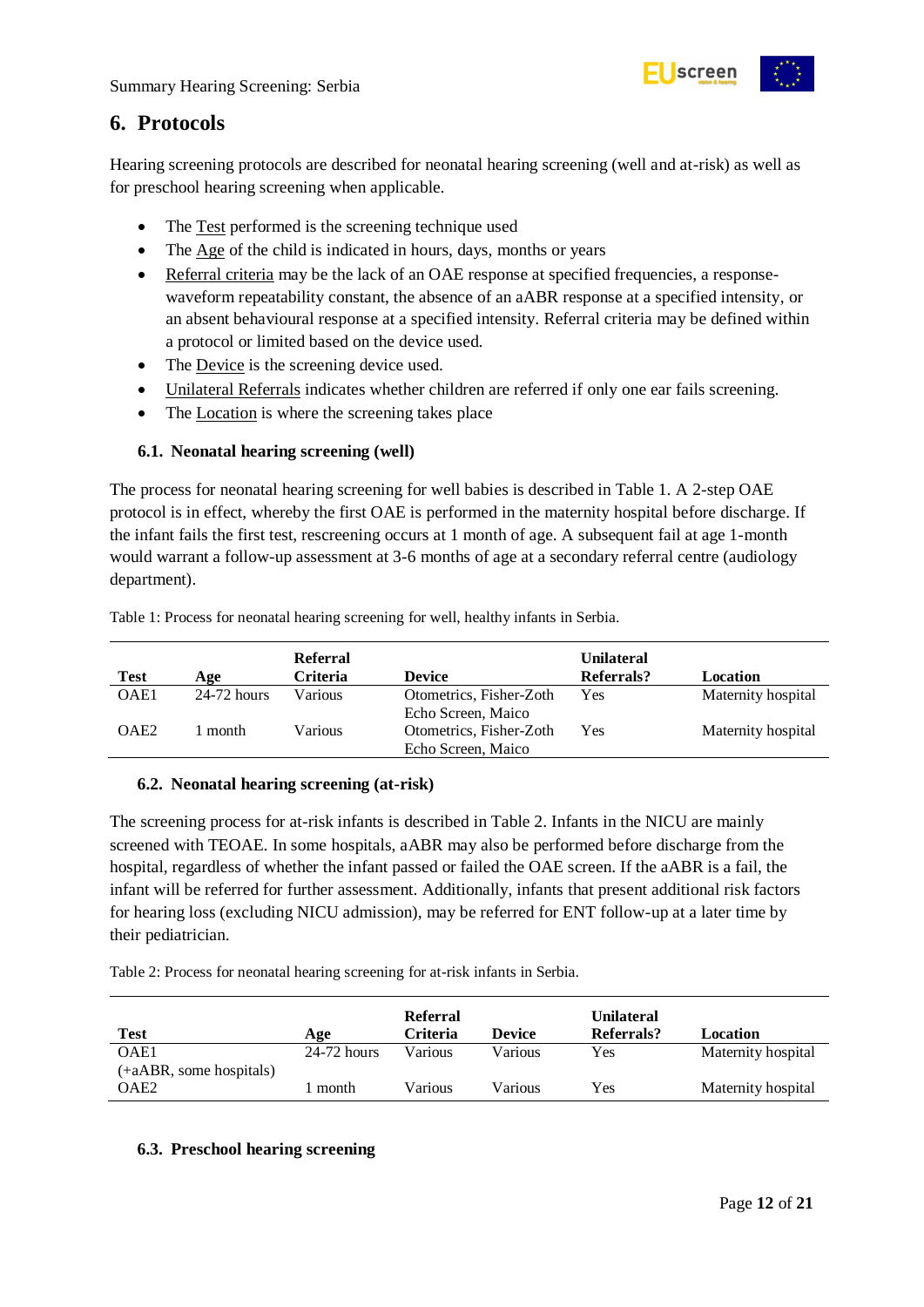

Hearing screening is performed prior to school entry during a routine childhood check-up at 6-7 years of age. Pure-tone audiometry, in addition to otoscopy, tympanometry, and a tuning-fork test is performed at the primary or secondary health center, depending on equipment availability. Referrals are made to ENT or to the audiology department depending on the suspected nature of the hearing loss (conductive or sensorineural).

<span id="page-12-0"></span>Table 3: Process for preschool hearing screening in Serbia.

| Test                                                                       | Age       | Referral criteria | <b>Unilateral</b><br>Referrals? | Location                                   |
|----------------------------------------------------------------------------|-----------|-------------------|---------------------------------|--------------------------------------------|
| Pure-tone audiometry $+$ otoscopy<br>$+$ tympanometry $+$ tuning fork test | 6-7 years | 25 dB HL          | One or both                     | Primary or secondary<br>health care centre |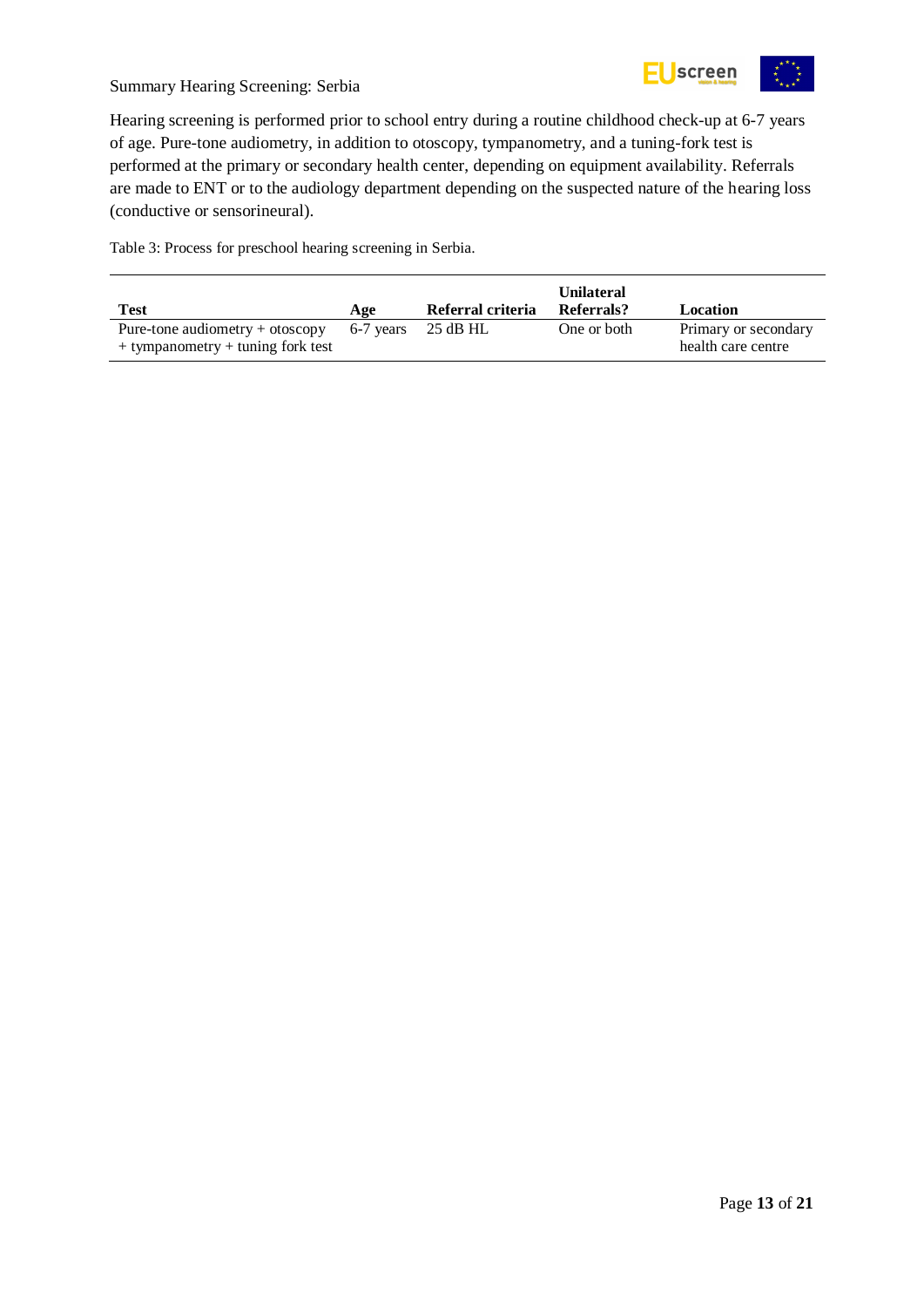

### <span id="page-13-0"></span>**7. Professionals**

#### <span id="page-13-1"></span>**7.1. Neonatal hearing screening (well)**

Screening is performed by trained nurses or otolaryngologists.

There is no specific training for hearing screening staff or certified education. Training of the nurses involved in hearing screening is either performed by the manufacturers or companies providing the screening equipment or by a senior audiologist.

#### <span id="page-13-2"></span>**7.2. Neonatal hearing screening (at-risk)**

Screening for at-risk infants is also performed by nurses (see 7.1 for training requirements).

#### <span id="page-13-3"></span>**7.3. Preschool hearing screening**

Screening for preschool-age children is performed by trained audiologists.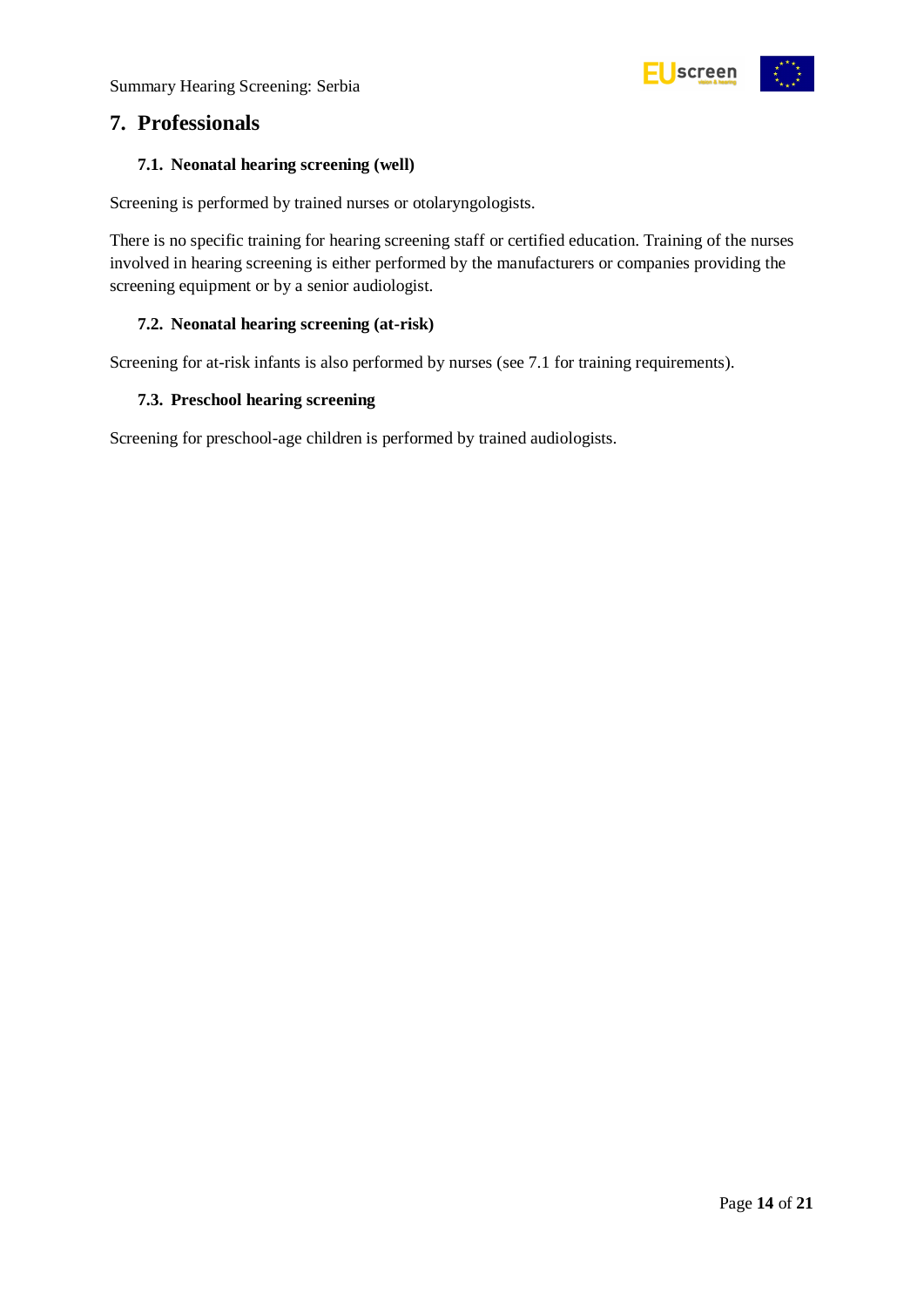

# <span id="page-14-0"></span>**8. Results: Neonatal Hearing Screening**

#### <span id="page-14-1"></span>**8.1. Coverage and attendance rates**

Data on coverage and attendance rates are not available nationally. In Belgrade, all newborns are offered screening; however, exact coverage and attendance rates are not known.

#### <span id="page-14-2"></span>**8.2. Referral rates**

Data are unavailable regarding the pass or referral rates of neonatal hearing screening across Serbia or for regional data.

In a study prior to implementation in Belgrade, Babac, Đerić, & Ivanković (2007) measured pass and refer rates for a 2-step protocol with 917 infants, of which 33 were considered "at-risk". From the study, the pass rate for the initial test was 86.3%. The pass rate for the rescreening test is not described, nor is the number of infants that dropped out between initial screening and 1-month rescreening.

After the 2-step protocol, 6 infants of the initial 907 infants screened were referred for diagnostic assessment, equating to a 0.7% referral rate (Babac, Đerić, & Ivanković, 2007). Note that this final referral rate may be influenced by any infants that may have dropped out of the study before rescreening.

#### <span id="page-14-3"></span>**8.3. Diagnostic assessment attendance**

Data are unavailable regarding the compliance rate to a diagnostic assessment.

In the study by Babac, Đerić, & Ivanković (2007), 5 of the 6 infants referred attended the diagnostic assessment (83.3%).

#### <span id="page-14-4"></span>**8.4. Prevalence / Diagnosis**

Data are unavailable regarding the prevalence of neonatal hearing loss in Serbia.

An unofficial source describes the prevalence rate of all forms of neonatal hearing loss as 4.6 per 1000. The prevalence rate for permanent hearing loss of neonatal hearing loss is roughly estimated to be 2 per 1000 newborns (i.e., 130 out of 65000 infants screened).

Data are unavailable regarding the prevalence of auditory neuropathy in Serbia.

#### <span id="page-14-5"></span>**8.5. Treatment success**

In Serbia, it is unknown how many children per year are fitted with hearing aids or cochlear implants. The number of children fitted with cochlear implants varies across the regions in Serbia. At the Clinical Center of Serbia (Belgrade), 200 CIs have been implanted from 2002 to 2009. At the Clinical Center of Vojvodina (Novi Sad), 100 CIs were implanted from 2002 to 2013. There is one more center in Serbia that provide CIs; however, the number of children implanted is not available from this center.

#### <span id="page-14-6"></span>**8.6. Screening evaluation**

Actual data on the sensitivity or specificity of neonatal hearing screening are not available, and neither are data on false positives, false negatives, or the positive predictive value.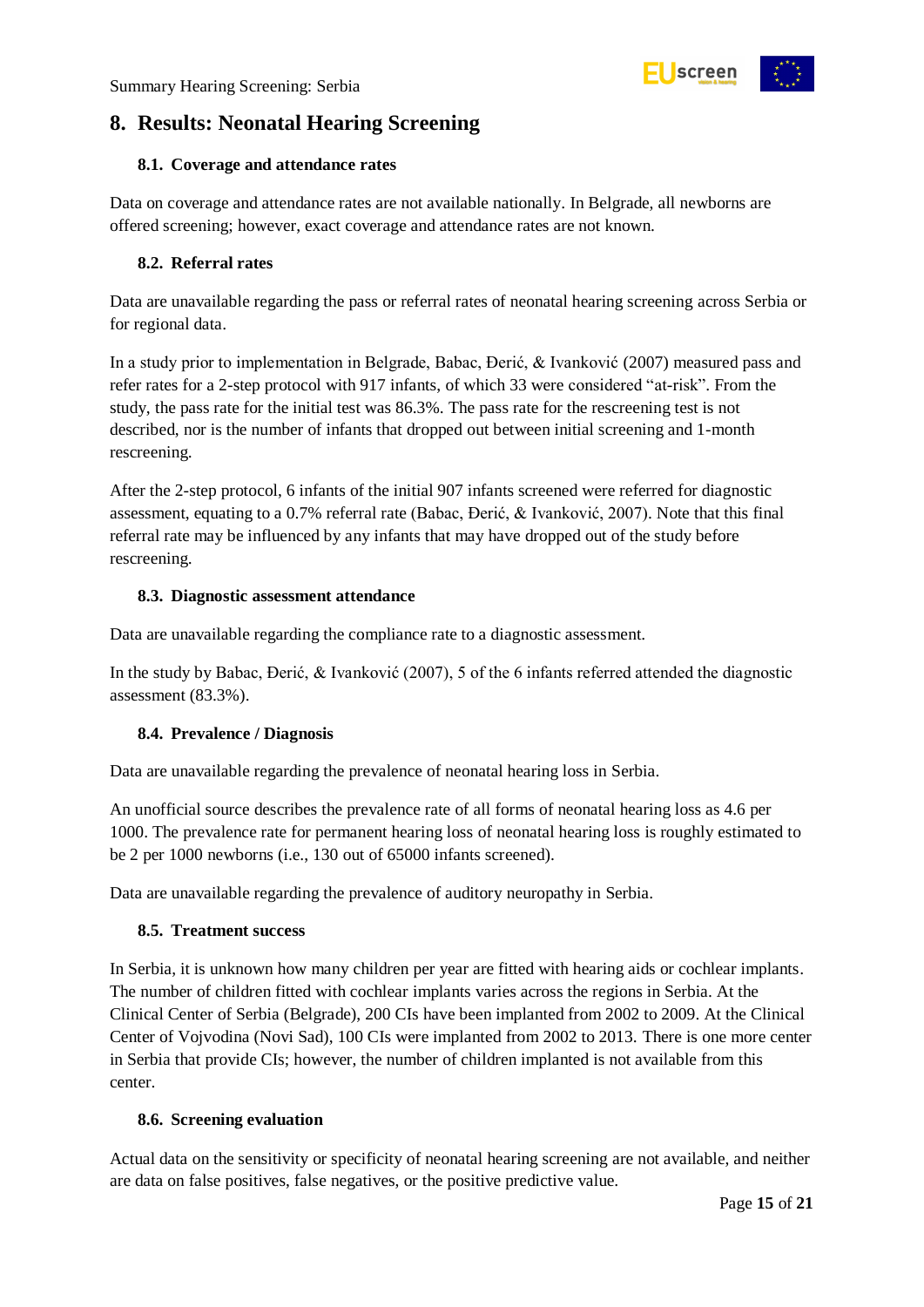

A positive predictive value of 43% was roughly estimated for all infants (130 out of 300 referrals). False positives were estimated to be around 0.26% (170 out of 65000 infants screened).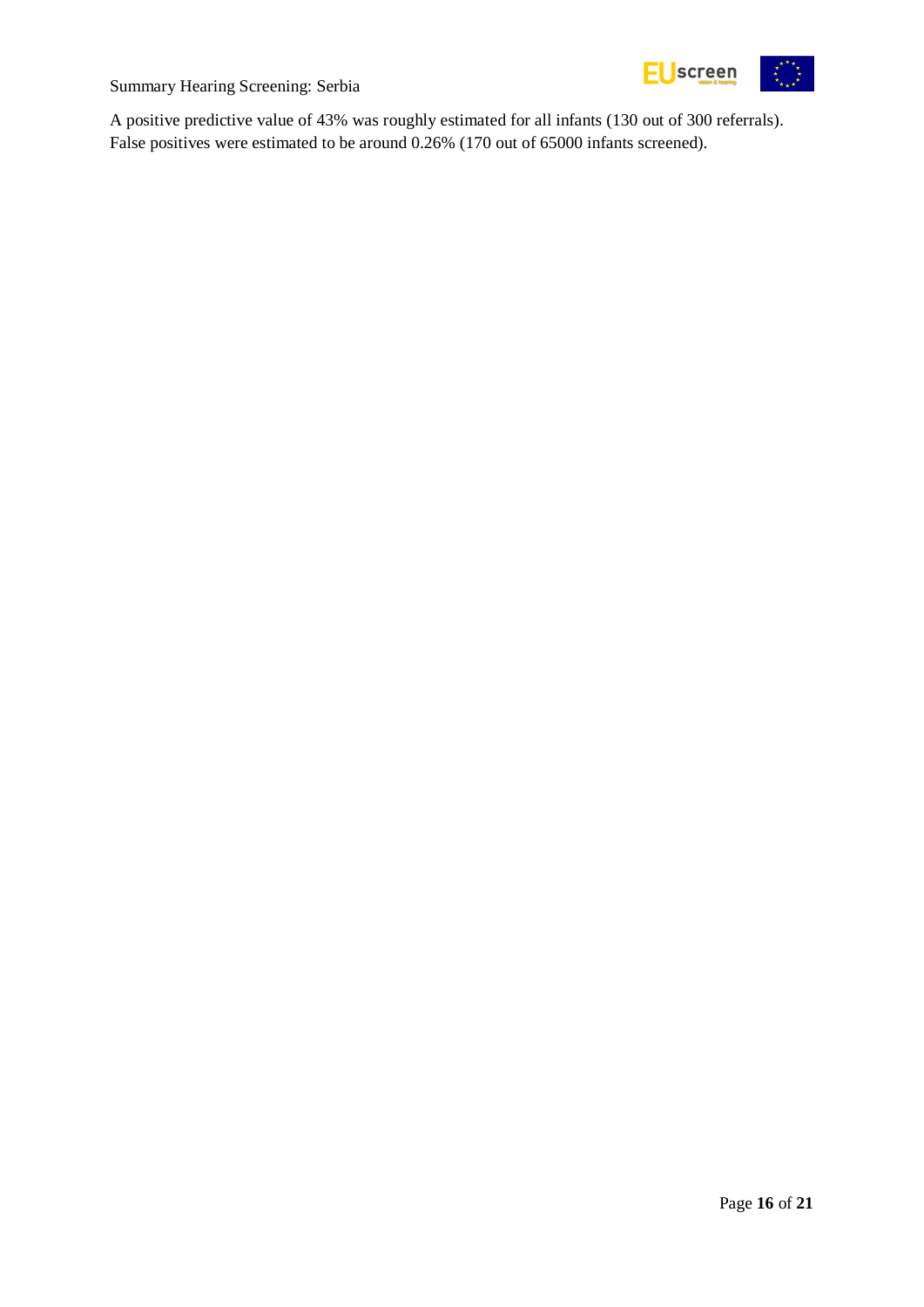

# <span id="page-16-0"></span>**9. Results: Preschool Hearing Screening**

#### <span id="page-16-1"></span>**9.1. Coverage and attendance rates**

All children in Serbia are offered preschool screening at age 6-7, before school entry. Data were published by the Institute of Public Health of Serbia. In 2016, 45% of preschool-age children in Serbia had their hearing screened. In Belgrade, 92% of children were screened (Institute of Public Health of Serbia, 2017).

#### <span id="page-16-2"></span>**9.2. Referral rates**

Data are unavailable.

#### <span id="page-16-3"></span>**9.3. Diagnostic assessment attendance**

Data are unavailable.

#### <span id="page-16-4"></span>**9.4. Screening evaluation**

Data are unavailable.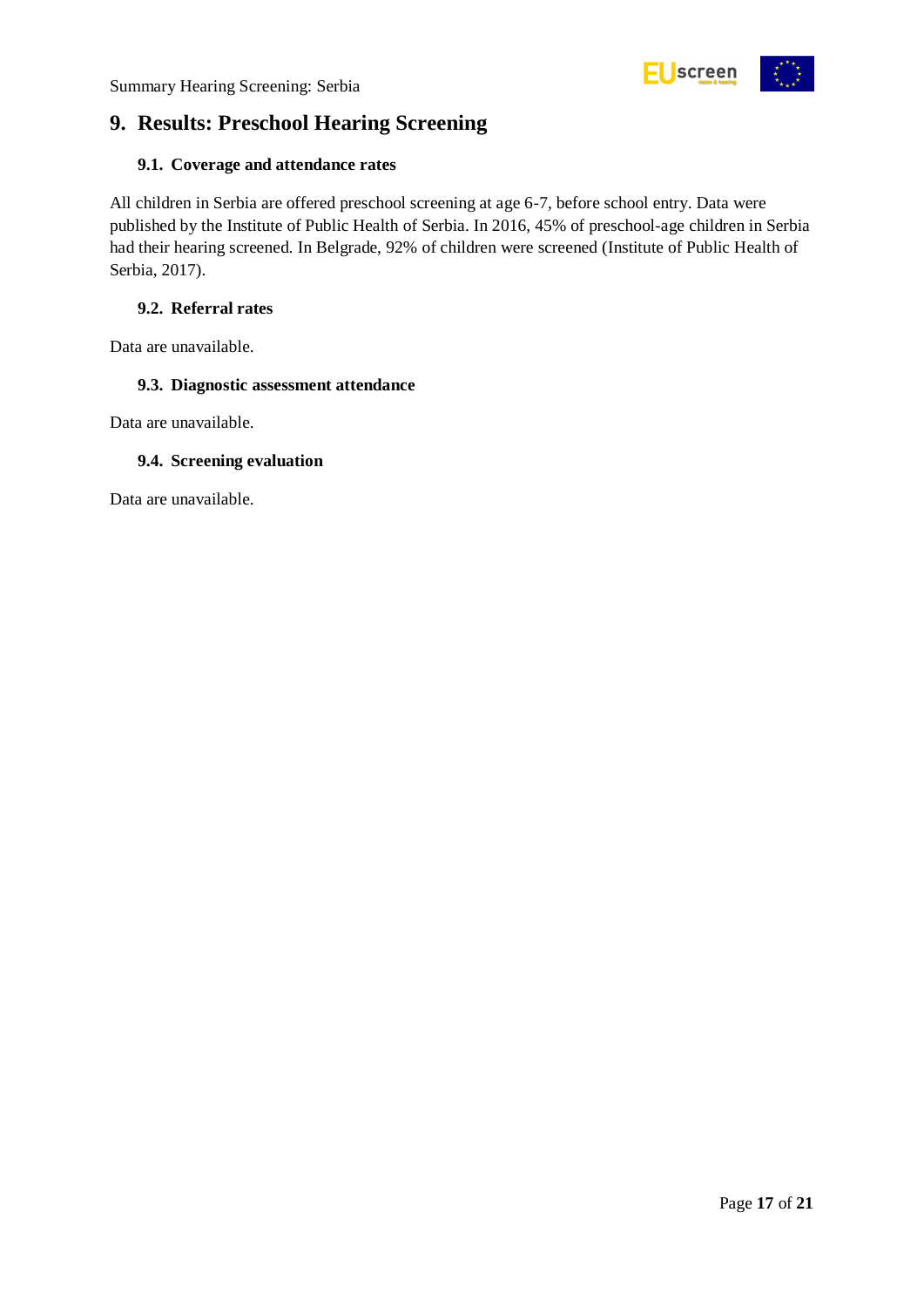

# <span id="page-17-0"></span>**10. Costs: Neonatal Hearing Screening**

Financing of neonatal hearing screening in Serbia is organized by the hospitals and is free of charge for parents. There is no financial reward when parents attend hearing screening, nor is there a penalty for those who do not attend hearing screening.

A cost analysis of neonatal hearing screening in Serbia has not been completed.

#### <span id="page-17-1"></span>**10.1. Screening costs**

The total screening costs cannot be calculated.

#### <span id="page-17-2"></span>**10.2. Equipment costs**

The cost of an OAE screening device is unknown.

Maintenance costs are unknown. It is unknown how often devices should be replaced, though this would likely depend on the number of infants that are screened with each device.

The cost for disposables are unknown.

#### <span id="page-17-3"></span>**10.3. Staff costs**

The number of screening staff across all of Serbia is unknown.

The average monthly salary for a screening professional is 30 000 to 40 000 RSD or  $\epsilon$ 253 to  $\epsilon$ 338. This equates to approximately  $\epsilon$ 3000 to  $\epsilon$ 4000 annually.

The cost for training hearing screening professionals is approximately 30 000 to 60 000 RSD or  $\epsilon$ 253 to  $€507$ .

#### <span id="page-17-4"></span>**10.4. Diagnostic costs**

The total cost of diagnostic confirmation is not indicated.

#### <span id="page-17-5"></span>**10.5. Amplification costs**

In the Serbia, all children with hearing loss are treated, except for children of parents who refuse cochlear implant for their children.

The costs for a hearing aid is covered by the government, and costs approximately 100 000 RSD or  $€845$ , and the cost for intervention is approximately  $€845$  per month. These costs are also covered by the government, though the costs associated with parental absence from work is not covered.

The costs associated with cochlear implantation and habilitation are not known.

#### <span id="page-17-6"></span>**10.6. Social costs**

It is roughly estimated that there are 6 schools with special programs for hearing impaired students in Serbia. It is unknown how many children attend one of these special schools. The tendency is for children with hearing loss to attend mainstream schools.

In mainstream schools, extra support is not provided to children with hearing impairment.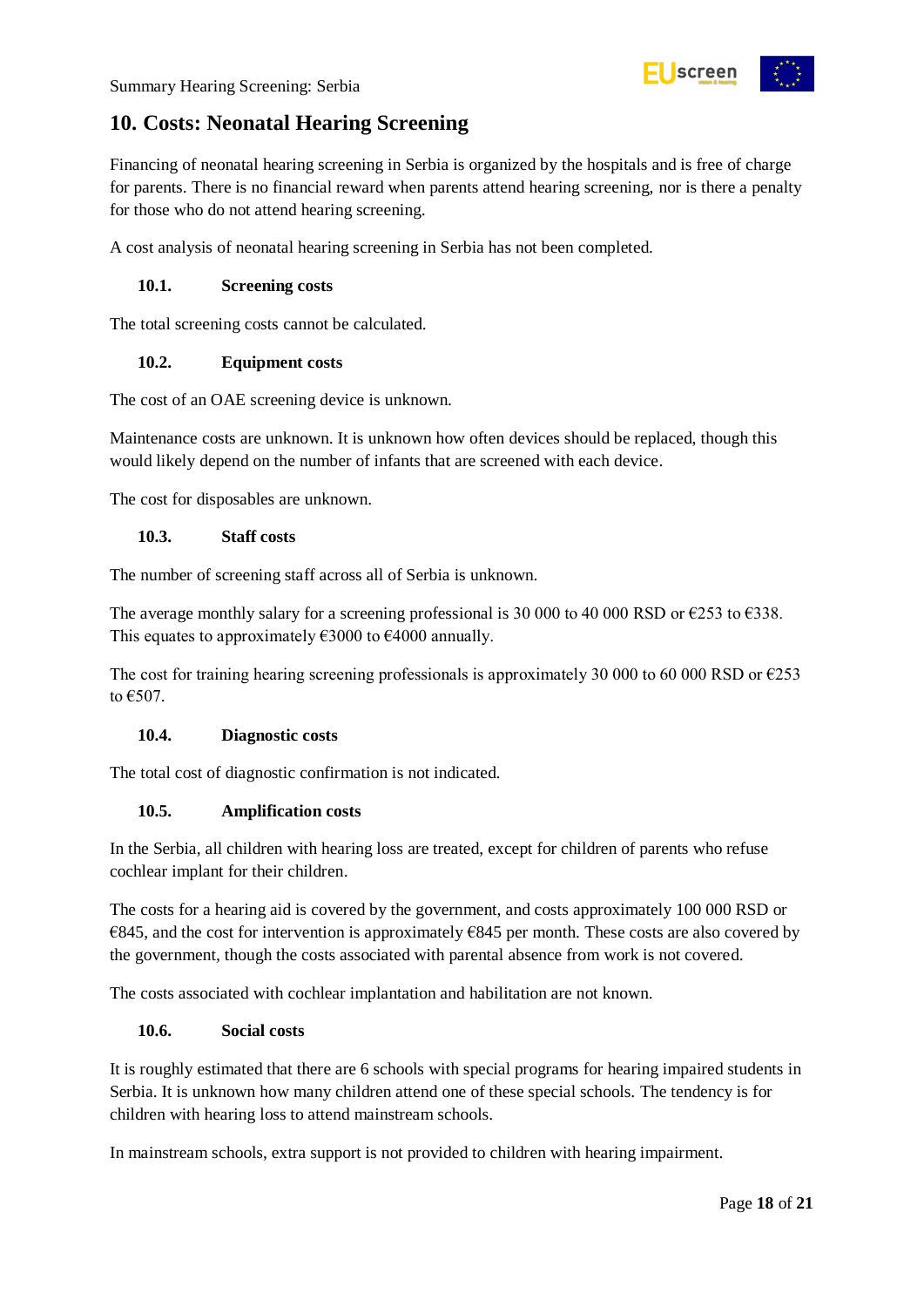

All costs for mainstream or special education schools are unknown. All costs for education are covered by the government.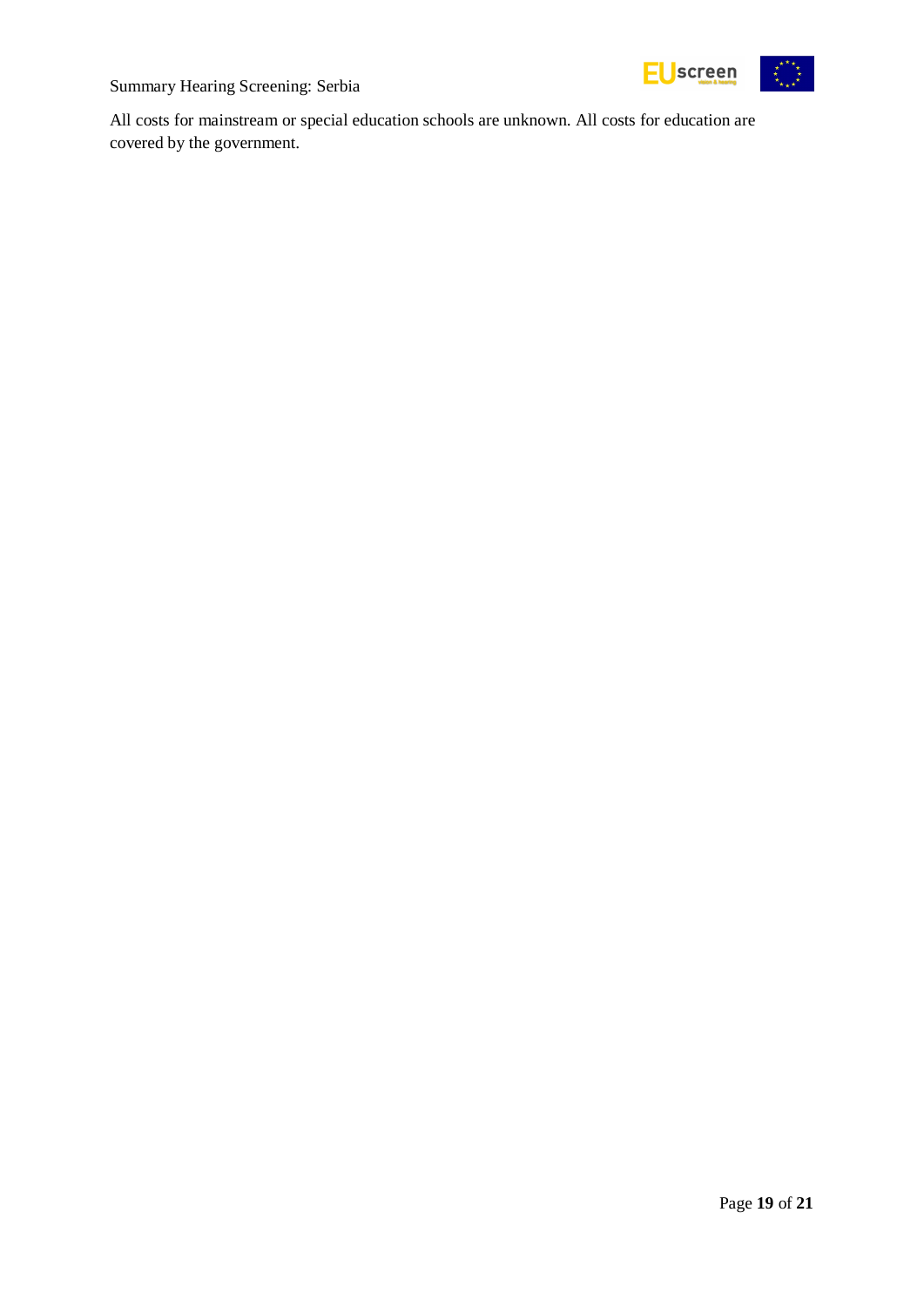

# <span id="page-19-0"></span>**11. Costs: Preschool Hearing Screening**

#### <span id="page-19-1"></span>**11.1. Screening costs**

Data on screening costs are unknown.

#### <span id="page-19-2"></span>**11.2. Equipment costs**

Data are unknown.

#### <span id="page-19-3"></span>**11.3. Staff costs**

Data are unknown.